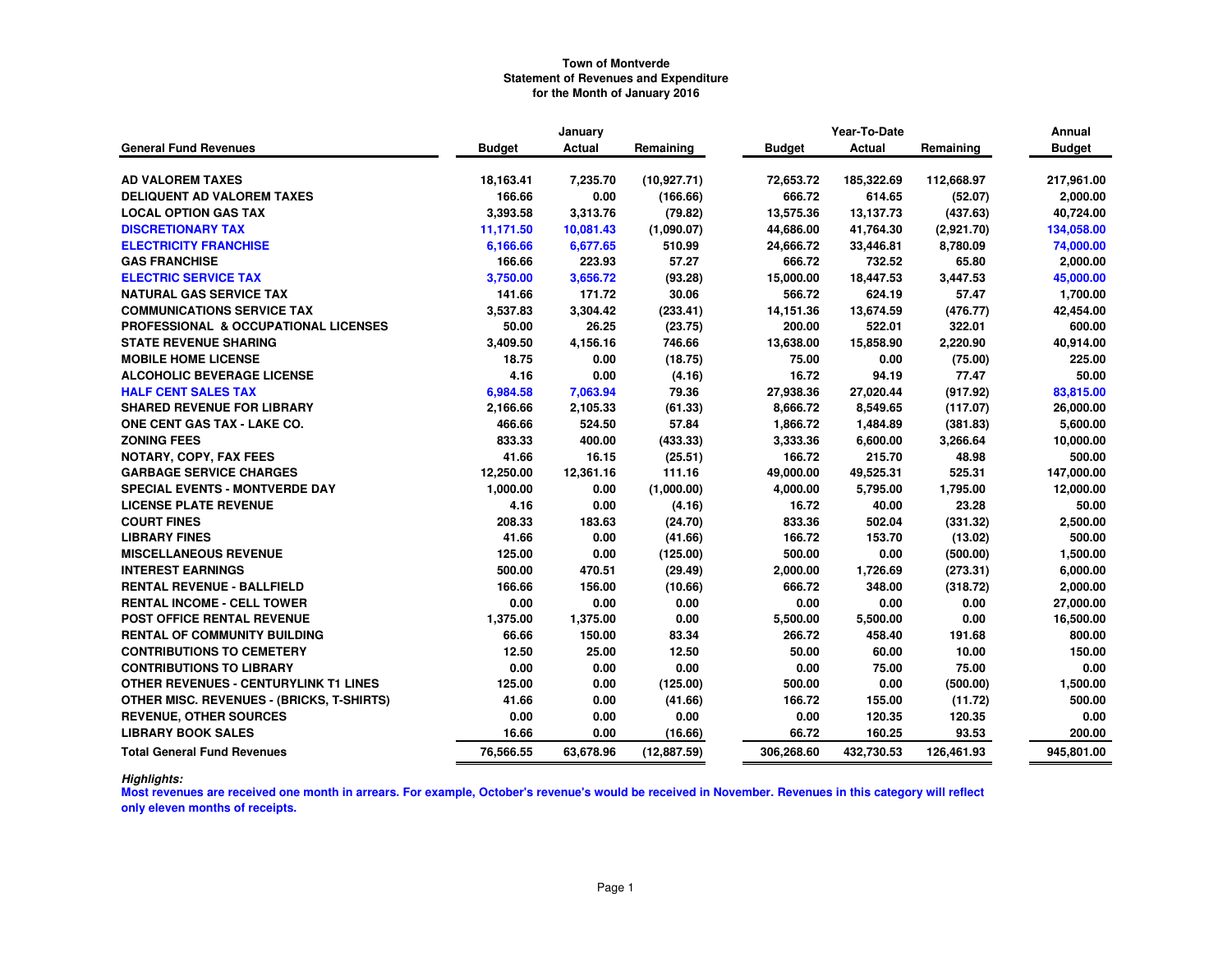|                                                 |               | January     |            |               | Year-To-Date |              | Annual        |
|-------------------------------------------------|---------------|-------------|------------|---------------|--------------|--------------|---------------|
| <b>General Fund Expenditure by Department</b>   | <b>Budget</b> | Actual      | Remaining  | <b>Budget</b> | Actual       | Remaining    | <b>Budget</b> |
| Elections Section (510)                         | 191.66        | 0.00        | 191.66     | 766.72        | 0.00         | 766.72       | 2,300.00      |
| <b>Council Section (511)</b>                    | 2,144.99      | 2,081.00    | 63.99      | 8,580.08      | 7,569.00     | 1,011.08     | 25,740.00     |
| <b>Mayor's Department (512)</b>                 | 1,485.41      | 1,321.86    | 163.55     | 5,941.72      | 9,921.86     | (3,980.14)   | 17,825.00     |
| <b>Financial and Administrative (513)</b>       | 16,010.89     | 18,875.06   | (2,864.17) | 69,451.88     | 65,043.15    | 4,408.73     | 197,539.00    |
| Legal Section (514)                             | 3,541.66      | 1,592.92    | 1,948.74   | 14,166.72     | 5,592.65     | 8,574.07     | 42,500.00     |
| <b>COP Program Section (520)</b>                | 243.73        | 0.00        | 243.73     | 975.16        | 42.19        | 932.97       | 2,925.00      |
| Law Enforcement Section (521)                   | 21,419.32     | 23,383.64   | (1,964.32) | 45,110.44     | 50,210.49    | (5, 100.05)  | 94,764.00     |
| Garbage Section (534)                           | 10,017.41     | 10,386.00   | (368.59)   | 40,069.72     | 40,188.24    | (118.52)     | 120,209.00    |
| <b>Public Works Special Projects (539)</b>      | 1,162.49      | 638.72      | 523.77     | 4,650.08      | 3.156.41     | 1,493.67     | 13,950.00     |
| <b>Roads Department (541)</b>                   | 13,633.96     | 7,517.22    | 6,116.74   | 61,489.32     | 36,466.18    | 25,023.14    | 170,561.00    |
| <b>Special Events Section (559)</b>             | 1,500.00      | 0.00        | 1,500.00   | 6,000.00      | 22,368.42    | (16, 368.42) | 18,000.00     |
| <b>Cemetery Section (569)</b>                   | 83.33         | 0.00        | 83.33      | 333.36        | 0.00         | 333.36       | 1,000.00      |
| <b>Library Section (571)</b>                    | 7,594.20      | 6,414.26    | 1,179.94   | 35,012.40     | 34,516.63    | 495.77       | 95,766.00     |
| Parks Department (572)                          | 3,631.58      | 1,019.32    | 2,612.26   | 17,617.36     | 8,563.52     | 9,053.84     | 46,670.00     |
| Transfer to Fire Fund (599)                     | 4,984.67      | 4,984.67    | 0.00       | 19,938.64     | 19,938.64    | 0.00         | 59,816.00     |
| <b>TOTAL GENERAL FUND EXPENDITURE</b>           | 87,645.30     | 78,214.67   | 9,430.63   | 330,103.60    | 303,577.38   | 26,526.22    | 909,565.00    |
| <b>Current Increase (Decrease) to Reserves:</b> |               | (14,535.71) |            |               | 129, 153. 15 |              |               |

#### **GENERAL FUND RESERVES**

|                                                | January       |        |           |               | Year-To-Date |             | Annual        |
|------------------------------------------------|---------------|--------|-----------|---------------|--------------|-------------|---------------|
| Reserves (599)                                 | <b>Budget</b> | Actual | Remaining | <b>Budget</b> | Actual       | Remaining   | <b>Budget</b> |
| <b>RESERVE FOR COP</b>                         |               |        |           | 1.000.00      | 0.00         | 1.000.00    | 1,000.00      |
| <b>RESERVE FOR TOWN HALL</b>                   |               |        |           | 195.000.00    | 0.00         | 195.000.00  | 195.000.00    |
| <b>RESERVE FOR FIRE DEPARTMENT</b>             |               |        |           | 290.000.00    | 0.00         | 290,000.00  | 290,000.00    |
| <b>RESERVE FOR CEMETERY</b>                    |               |        |           | 8.654.00      | 0.00         | 8,654.00    | 8.654.00      |
| <b>RESERVE FOR HISTORICAL ASSOCIATION</b>      |               |        |           | 2.525.00      | 0.00         | 2,525.00    | 2.525.00      |
| <b>RESERVE FOR LIBRARY</b>                     |               |        |           | 150,000,00    | 0.00         | 150.000.00  | 150,000.00    |
| <b>RESERVE FOR PARKS</b>                       |               |        |           | 150,000,00    | 0.00         | 150,000.00  | 150,000.00    |
| <b>RESERVE FOR ROADS</b>                       |               |        |           | 240.000.00    | 0.00         | 240.000.00  | 240,000.00    |
| <b>RESERVE FOR OPERATIONS</b>                  |               |        |           | 13.227.00     | 0.00         | 13.227.00   | 13.227.00     |
| <b>RESERVES STETCHER PROPERTY - WATER FUND</b> |               |        |           | 235,000.00    | 0.00         | 235,000.00  | 235,000.00    |
| <b>Total Reserves</b>                          |               |        |           | 1.285.406.00  | 0.00         | .285.406.00 | 1,285,406.00  |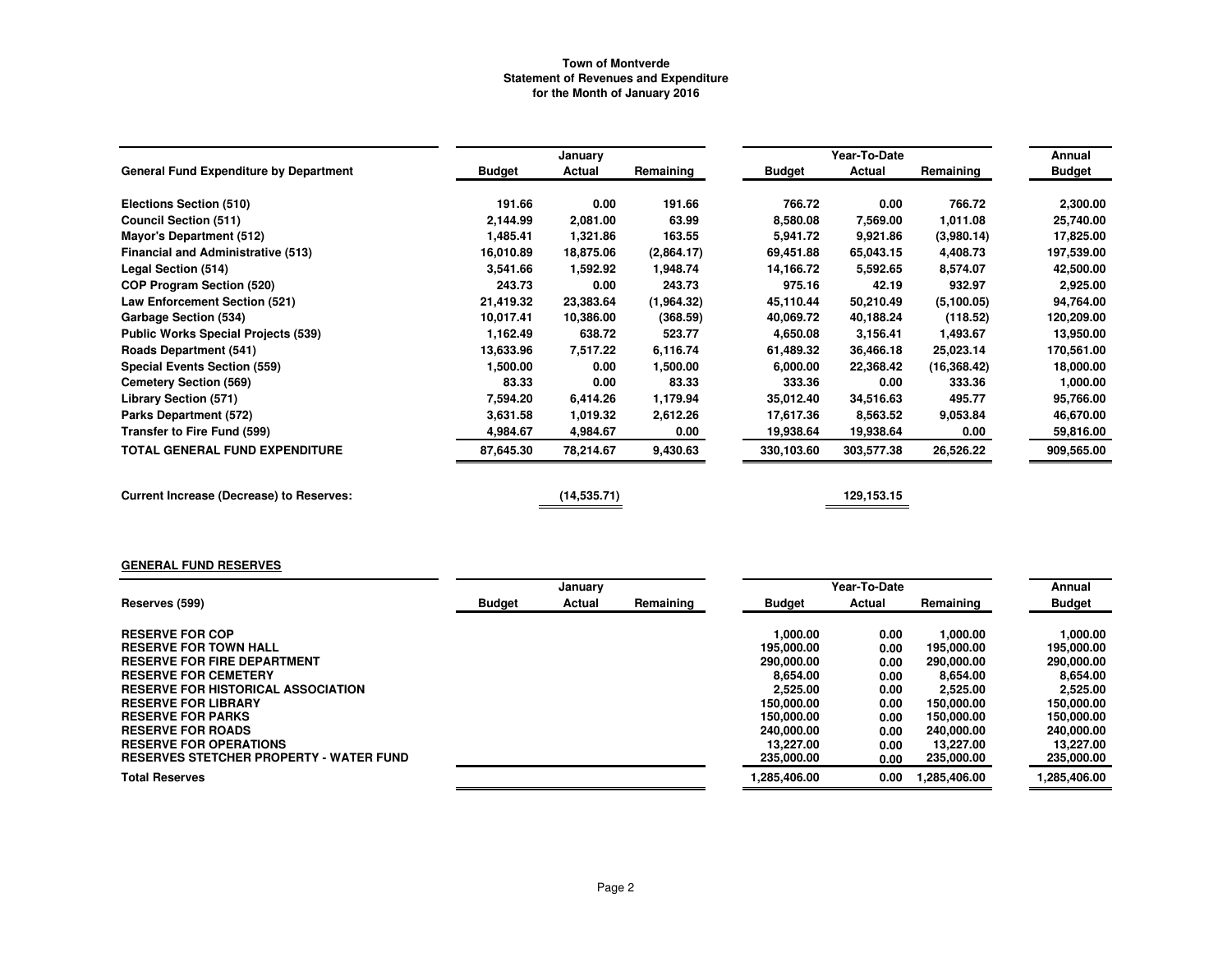# **BANK BALANCES**

|                                                 |              | January      |              | Year-To-Date |              |              |  |  |
|-------------------------------------------------|--------------|--------------|--------------|--------------|--------------|--------------|--|--|
| <b>BANK BALANCES - Per Balance Sheet</b>        | Opening      | Debit/Credit | Closing      | Opening      | Debit/Credit | Closing      |  |  |
| <b>Operating Account</b>                        | (17,770.51)  | 4.223.76     | (13.546.75)  | 83.875.26    | (97, 422.01) | (13.546.75)  |  |  |
| <b>Money Market account</b>                     | 1.015.952.15 | 196.317.88   | 1.212.270.03 | 1.033,473.69 | 178.796.34   | 1.212.270.03 |  |  |
| <b>Deposit Account - Water Account Deposits</b> | 60.098.41    | (10.00)      | 60.088.41    | 59.528.41    | 560.00       | 60,088.41    |  |  |
| <b>Library Account</b>                          | 2,065.50     | (10.00)      | 2,055.50     | 2.215.50     | (160.00)     | 2,055.50     |  |  |

# **EXPENDITURE BREAKDOWN BY DEPARTMENT**

|                                                     |               | January  |           |               | Year-To-Date |             | Annual        |
|-----------------------------------------------------|---------------|----------|-----------|---------------|--------------|-------------|---------------|
| Elections Section (510)                             | <b>Budget</b> | Actual   | Remaining | <b>Budget</b> | Actual       | Remaining   | <b>Budget</b> |
| <b>OPERATING EXPENDITURE</b>                        | 191.66        | 0.00     | 191.66    | 766.72        | 0.00         | 766.72      | 2,300.00      |
| <b>Total Elections Section Expenditure</b>          | 191.66        | 0.00     | 191.66    | 766.72        | 0.00         | 766.72      | 2,300.00      |
|                                                     |               | January  |           |               | Year-To-Date |             | Annual        |
| <b>Council Section (511)</b>                        | <b>Budget</b> | Actual   | Remaining | <b>Budget</b> | Actual       | Remaining   | <b>Budget</b> |
| <b>CONTRACTURAL SERVICES (Council Stipends)</b>     | 2,050.00      | 2,050.00 | 0.00      | 8,200.00      | 7,400.00     | 800.00      | 24,600.00     |
| <b>TRAVEL</b>                                       | 8.33          | 0.00     | 8.33      | 33.36         | 0.00         | 33.36       | 100.00        |
| PRINTING AND COPYING                                | 16.66         | 31.00    | (14.34)   | 66.72         | 169.00       | (102.28)    | 200.00        |
| SUBSCRIPTIONS, MEMBERSHIP AND TRAINING              | 70.00         | 0.00     | 70.00     | 280.00        | 0.00         | 280.00      | 840.00        |
| <b>Total Council Department Expenditure</b>         | 2,144.99      | 2,081.00 | 63.99     | 8,580.08      | 7,569.00     | 1,011.08    | 25,740.00     |
|                                                     |               | January  |           |               | Year-To-Date |             | Annual        |
| <b>Mayor's Department (512)</b>                     | <b>Budget</b> | Actual   | Remaining | <b>Budget</b> | Actual       | Remaining   | <b>Budget</b> |
| <b>CONTRACTURAL SERVICES (Mayor's Stipend)</b>      | 1,200.00      | 1,200.00 | 0.00      | 4,800.00      | 4,800.00     | 0.00        | 14,400.00     |
| <b>OTHER CURRENT CHARGES (Employee Recognition)</b> | 250.00        | 121.86   | 128.14    | 1,000.00      | 5,121.86     | (4, 121.86) | 3,000.00      |
| SUBSCRIPTIONS, MEMBERSHIPS AND TRAINING             | 35.41         | 0.00     | 35.41     | 141.72        | 0.00         | 141.72      | 425.00        |
| <b>Total Mayor's Department Expenditure</b>         | 1,485.41      | 1,321.86 | 163.55    | 5,941.72      | 9,921.86     | (3,980.14)  | 17,825.00     |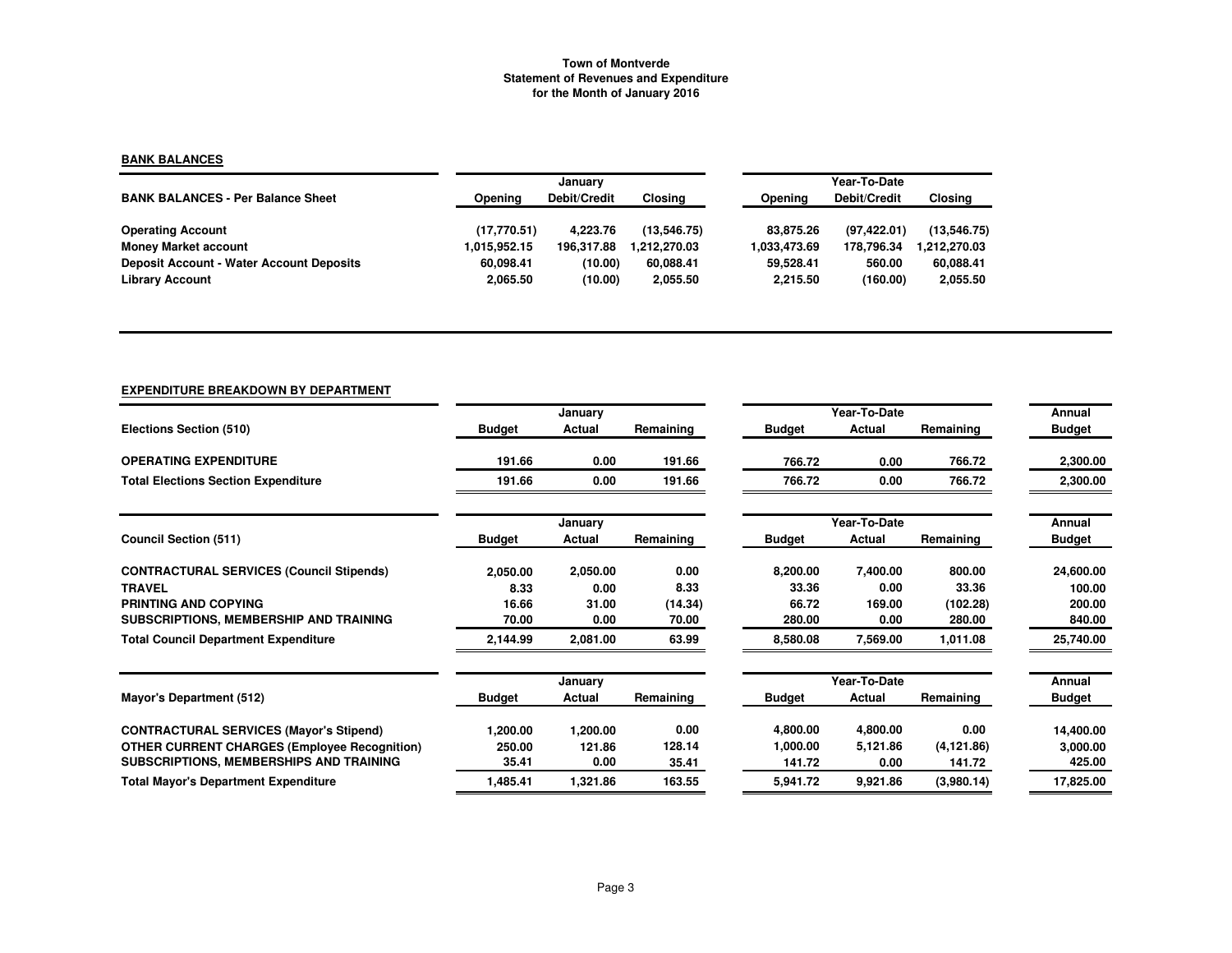|                                                            |               | January   |            |           | Year-To-Date |             | Annual        |
|------------------------------------------------------------|---------------|-----------|------------|-----------|--------------|-------------|---------------|
| <b>Financial and Administrative Department (513)</b>       | <b>Budget</b> | Actual    | Remaining  | Budget    | Actual       | Remaining   | <b>Budget</b> |
| <b>REGULAR SALARIES &amp; WAGES</b>                        | 3,288.16      | 2,252.00  | 1,036.16   | 13,151.72 | 11,884.71    | 1,267.01    | 39,457.00     |
| <b>HEALTH INSURANCE</b>                                    | 564.75        | 571.23    | (6.48)     | 2,259.00  | 2,124.69     | 134.31      | 6,777.00      |
| <b>RETIREMENT PLAN</b>                                     | 242.33        | 274.16    | (31.83)    | 969.36    | 890.47       | 78.89       | 2,908.00      |
| <b>FICA MATCHING</b>                                       | 251.50        | 172.00    | 79.50      | 1,006.00  | 901.76       | 104.24      | 3,018.00      |
| <b>WORKERS COMPENSATION</b>                                | 12.50         | 0.00      | 12.50      | 50.00     | 4,918.00     | (4,868.00)  | 150.00        |
| <b>PROFESSIONAL SERVICES:</b>                              |               |           |            |           |              |             |               |
| <b>Planning Consultant</b>                                 | 2,166.67      | 1,741.26  | 425.41     | 8,666.68  | 4,574.65     | 4,092.03    | 26,000.00     |
| <b>Engineering (non-project)</b>                           | 5,000.00      | 8,688.37  | (3,688.37) | 20,000.00 | 12,218.51    | 7,781.49    | 60,000.00     |
| <b>Background Check and Bank Fees</b>                      | 6.25          | 5.63      | 0.62       | 25.00     | 22.56        | 2.44        | 75.00         |
| <b>Municode Services</b>                                   | 83.33         | 0.00      | 83.33      | 333.32    | 3,658.83     | (3,325.51)  | 1,000.00      |
| <b>ACCOUNTING &amp; AUDITING</b>                           | 750.00        | 0.00      | 750.00     | 3,000.00  | 0.00         | 3,000.00    | 9,000.00      |
| <b>CONTRACTUAL SERVICES:</b>                               |               |           |            |           |              |             |               |
| <b>Recording Council Meetings</b>                          | 300.00        | 0.00      | 300.00     | 1,200.00  | 300.00       | 900.00      | 3,600.00      |
| <b>Janitorial Services</b>                                 | 125.00        | 80.00     | 45.00      | 500.00    | 400.00       | 100.00      | 1,500.00      |
| <b>Internet Domain</b>                                     | 18.33         | 56.79     | (38.46)    | 73.36     | 110.42       | (37.06)     | 220.00        |
| <b>TRAVEL</b>                                              | 16.66         | 0.00      | 16.66      | 66.72     | 225.40       | (158.68)    | 200.00        |
| <b>TELEPHONE &amp; CABLE INTERNET SERVICE</b>              | 441.66        | 446.40    | (4.74)     | 1,766.72  | 2,129.51     | (362.79)    | 5,300.00      |
| <b>POSTAGE &amp; FREIGHT</b>                               | 239.16        | 0.00      | 239.16     | 956.72    | 1,683.17     | (726.45)    | 2,870.00      |
| <b>UTILITIES</b>                                           | 441.66        | 377.60    | 64.06      | 1,766.72  | 1,460.31     | 306.41      | 5,300.00      |
| <b>RENTALS &amp; LEASES</b>                                | 179.16        | 158.78    | 20.38      | 716.72    | 635.12       | 81.60       | 2,150.00      |
| <b>INSURANCE</b>                                           | 30.46         | 0.00      | 30.46      | 5,530.32  | 5,408.48     | 121.84      | 5,774.00      |
| <b>REPAIR &amp; MAINTENANCE:</b>                           |               |           |            |           |              |             |               |
| <b>USTI Software Maintenance Contract</b>                  | 220.83        | 2,022.50  | (1,801.67) | 883.32    | 2,307.50     | (1,424.18)  | 2,650.00      |
| <b>Pest Control/Termite Protection</b>                     | 47.50         | 0.00      | 47.50      | 190.00    | 459.00       | (269.00)    | 570.00        |
| <b>Alarm System</b>                                        | 96.67         | 45.35     | 51.32      | 386.68    | 315.44       | 71.24       | 1,160.00      |
| <b>Fire Equipment Inspections</b>                          | 12.50         | 0.00      | 12.50      | 50.00     | 0.00         | 50.00       | 150.00        |
| <b>Computer Maintenance</b>                                | 83.33         | 520.00    | (436.67)   | 333.32    | 520.00       | (186.68)    | 1,000.00      |
| <b>Repairs to Buildings</b>                                | 150.00        | 0.00      | 150.00     | 600.00    | 1,075.50     | (475.50)    | 1,800.00      |
| <b>Renovation of Auditorium</b>                            | 416.67        | 0.00      | 416.67     | 1,666.68  | 0.00         | 1,666.68    | 5,000.00      |
| <b>S.I.R.E Software Maintenance</b>                        | 0.00          | 0.00      | 0.00       | 0.00      | 1,130.20     | (1, 130.20) | 0.00          |
| <b>PRINTING &amp; COPYING</b>                              | 158.33        | 35.68     | 122.65     | 633.36    | 701.61       | (68.25)     | 1,900.00      |
| <b>OTHER CHARGES - Town Hall Exp. &amp; Recording Fees</b> | 50.00         | 924.39    | (874.39)   | 200.00    | 2,649.47     | (2, 449.47) | 600.00        |
| <b>OFFICE SUPPLIES</b>                                     | 83.33         | 17.91     | 65.42      | 333.36    | 31.01        | 302.35      | 1,000.00      |
| <b>OPERATING SUPPLIES - Janitorial Supplies</b>            | 108.33        | 96.01     | 12.32      | 433.36    | 1,097.15     | (663.79)    | 1,300.00      |
| <b>SUBSCRIPTIONS, MEMBERSHIPS, &amp; TRAINING</b>          | 71.66         | 389.00    | (317.34)   | 286.72    | 1,009.68     | (722.96)    | 860.00        |
| <b>CAPITAL OUTLAY - Assisted Listening Device</b>          | 287.50        | 0.00      | 287.50     | 1,150.00  | 200.00       | 950.00      | 3,450.00      |
| <b>GRANTS AND AIDS</b>                                     | 66.66         | 0.00      | 66.66      | 266.72    | 0.00         | 266.72      | 800.00        |
| <b>Total Financial &amp; Admin Expenditure</b>             | 16,010.89     | 18,875.06 | (2,864.17) | 69,451.88 | 65.043.15    | 4,408.73    | 197,539.00    |

*Highlights:*

**Fees incurred for Planning Consultant for review of permit applications, site plans, variances, etc are reimbursed to the Town by the applicant**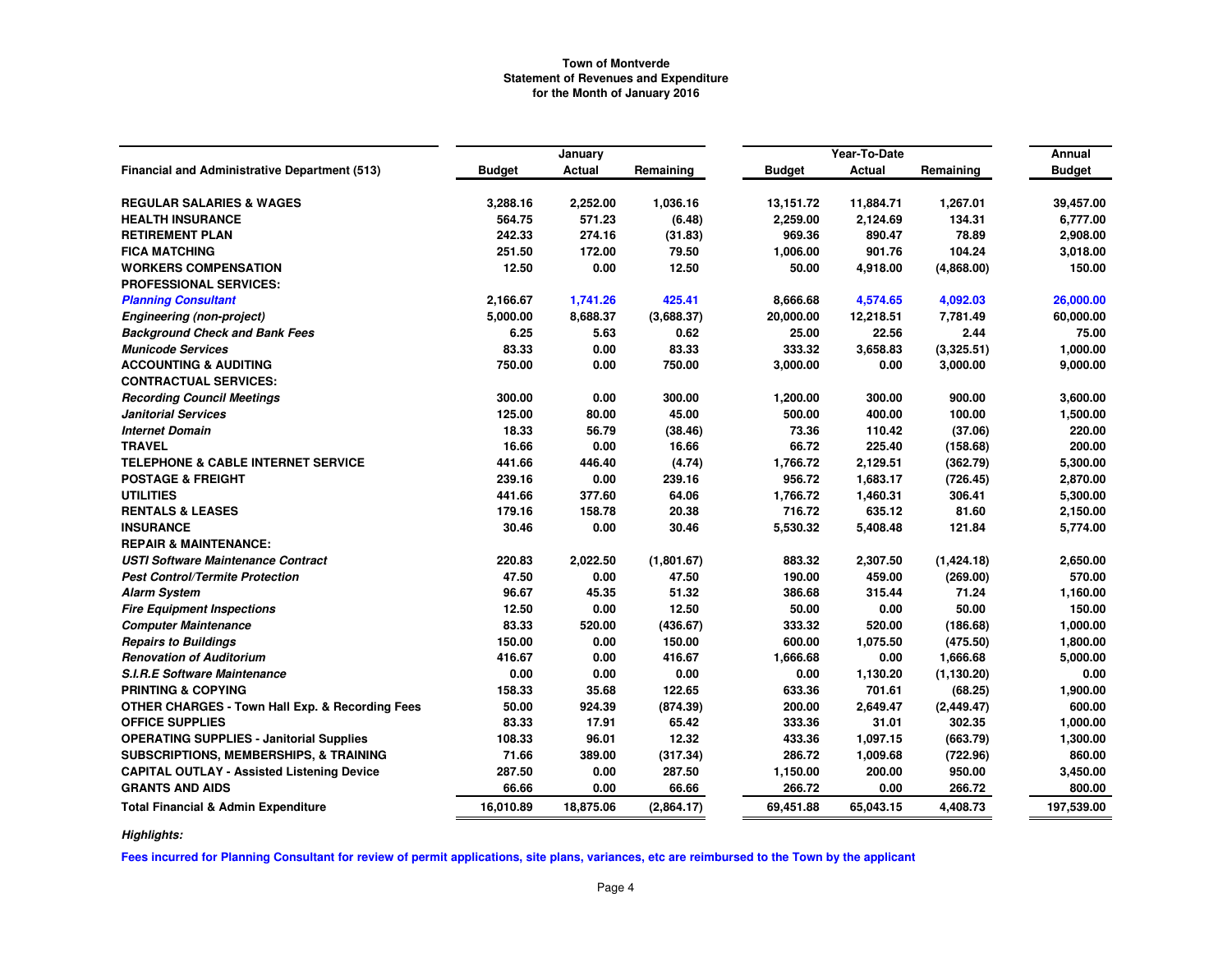|                                                        |               | January           |            |               | Year-To-Date  |             | Annual                  |
|--------------------------------------------------------|---------------|-------------------|------------|---------------|---------------|-------------|-------------------------|
| Legal Section (514)                                    | <b>Budget</b> | <b>Actual</b>     | Remaining  | <b>Budget</b> | <b>Actual</b> | Remaining   | <b>Budget</b>           |
| PROFESSIONAL SERVICES - Legal Councel                  | 3,250.00      | 966.31            | 2,283.69   | 13,000.00     | 4,179.31      | 8,820.69    | 39,000.00               |
| <b>LEGAL ADVERTS</b>                                   | 291.66        | 626.61            | (334.95)   | 1,166.72      | 1,413.34      | (246.62)    | 3,500.00                |
| <b>Total Legal Section Expenditure</b>                 | 3,541.66      | 1,592.92          | 1,948.74   | 14,166.72     | 5,592.65      | 8,574.07    | 42,500.00               |
|                                                        |               | January           |            |               | Year-To-Date  |             | Annual                  |
| <b>COP Program Section (520)</b>                       | <b>Budget</b> | Actual            | Remaining  | <b>Budget</b> | Actual        | Remaining   | <b>Budget</b>           |
| <b>TELEPHONE</b>                                       | 10.41         | 0.00              | 10.41      | 41.72         | 0.00          | 41.72       | 125.00                  |
| <b>REPAIR &amp; MAINTENANCE</b>                        | 166.66        | 0.00              | 166.66     | 666.72        | 0.00          | 666.72      | 2,000.00                |
| <b>FUEL</b>                                            | 66.66         | 0.00              | 66.66      | 266.72        | 42.19         | 224.53      | 800.00                  |
| <b>Total COP Program Expenditure</b>                   | 243.73        | 0.00              | 243.73     | 975.16        | 42.19         | 932.97      | 2,925.00                |
|                                                        |               | January           |            |               | Year-To-Date  |             | Annual                  |
| <b>Law Enforcement Section (521)</b>                   | <b>Budget</b> | Actual            | Remaining  | <b>Budget</b> | Actual        | Remaining   | <b>Budget</b>           |
| <b>LAKE COUNTY SHERIFF'S CONTRACT Paid Quarterly</b>   | 20,283.50     | 20,283.28         | 0.22       | 40,567.00     | 40,566.56     | 0.44        | 81,134.00               |
| <b>FUNDS FOR EXTRA DETAILS</b>                         | 1,000.00      | 2,954.86          | (1,954.86) | 4,000.00      | 9.098.73      | (5,098.73)  | 12,000.00               |
| <b>TELEPHONE</b>                                       | 88.33         | 76.12             | 12.21      | 353.36        | 396.70        | (43.34)     | 1,060.00                |
| <b>UTILITIES - Electricity</b>                         | 30.83         | 20.41             | 10.42      | 123.36        | 99.53         | 23.83       | 370.00                  |
| REPAIR & MAINTENANCE - Pest, Off Supp & Fire Ex. Insp. | 16.66         | 48.97             | (32.31)    | 66.72         | 48.97         | 17.75       | 200.00                  |
| <b>Total Law Enforcement Expenditure</b>               | 21,419.32     | 23,383.64         | (1,964.32) | 45,110.44     | 50.210.49     | (5, 100.05) | 94,764.00               |
|                                                        |               | January           |            |               | Year-To-Date  |             | Annual                  |
| <b>Garbage Section (534)</b>                           | <b>Budget</b> | Actual            | Remaining  | <b>Budget</b> | Actual        | Remaining   | Budget                  |
| <b>CONTRACTUAL SERVICES</b>                            | 10,017.41     | 10,386.00         | (368.59)   | 40,069.72     | 40,188.24     | (118.52)    | 120,209.00              |
| <b>Total Garbage Section Expenditure</b>               | 10,017.41     | 10,386.00         | (368.59)   | 40,069.72     | 40.188.24     | (118.52)    | 120,209.00              |
|                                                        |               |                   |            |               | Year-To-Date  |             |                         |
| <b>Public Works General Projects (539)</b>             | <b>Budget</b> | January<br>Actual | Remaining  | <b>Budget</b> | Actual        | Remaining   | Annual<br><b>Budget</b> |
| <b>REPAIRS AND MAINTENANCE</b>                         | 208.33        | 330.78            | (122.45)   | 833.36        | 614.57        | 218.79      | 2,500.00                |
| <b>LAKE FLORENCE ELECTRICITY</b>                       | 750.00        | 287.53            | 462.47     | 3,000.00      | 2,363.24      | 636.76      | 9,000.00                |
| <b>ELECTRICITY AT PW BUILDING</b>                      | 41.66         | 20.41             | 21.25      | 166.72        | 99.52         | 67.20       | 500.00                  |
| <b>LANDSCAPING AT PW BUILDING</b>                      | 100.00        | 0.00              | 100.00     | 400.00        | 0.00          | 400.00      | 1,200.00                |
| <b>OPERATING SUPPLIES</b>                              | 62.50         | 0.00              | 62.50      | 250.00        | 79.08         | 170.92      | 750.00                  |
| <b>Total Public Works General Projects</b>             | 1,162.49      | 638.72            | 523.77     | 4,650.08      | 3,156.41      | 1,493.67    | 13,950.00               |
|                                                        |               |                   |            |               |               |             |                         |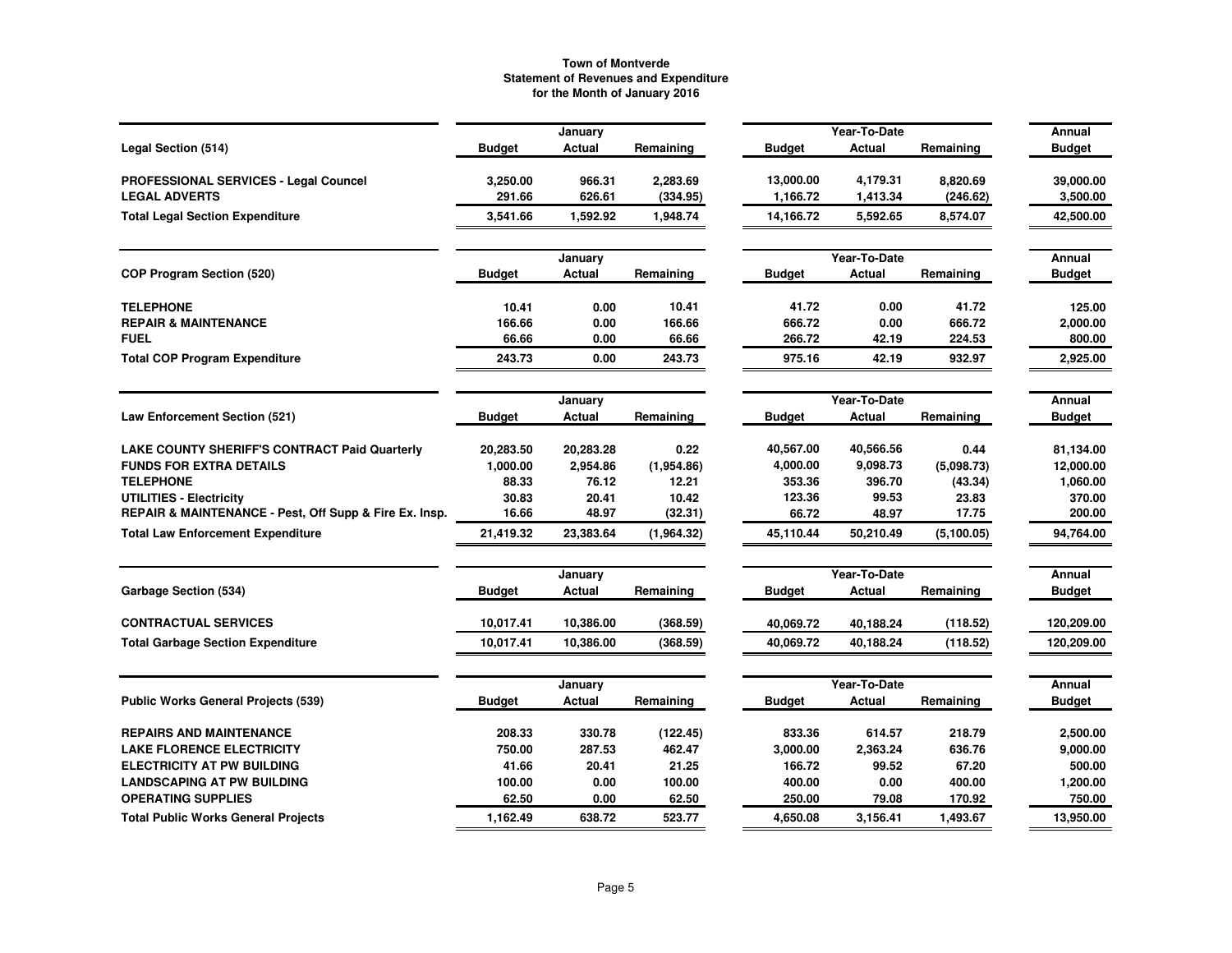|                                                       |               | January       |             |               | Year-To-Date  |              |               |  |
|-------------------------------------------------------|---------------|---------------|-------------|---------------|---------------|--------------|---------------|--|
| <b>Roads Department (541)</b>                         | <b>Budget</b> | <b>Actual</b> | Remaining   | <b>Budget</b> | <b>Actual</b> | Remaining    | <b>Budget</b> |  |
| <b>REGULAR SALARIES &amp; WAGES</b>                   | 2,245.66      | 2,100.90      | 144.76      | 8,981.72      | 10.075.28     | (1,093.56)   | 26,947.00     |  |
| <b>HEALTH INSURANCE</b>                               | 316.66        | 0.00          | 316.66      | 1,266.72      | 0.00          | 1,266.72     | 3,800.00      |  |
| <b>RETIREMENT PLAN</b>                                | 165.50        | 278.60        | (113.10)    | 662.00        | 745.46        | (83.46)      | 1,986.00      |  |
| <b>UNIFORMS &amp; CLOTHING</b>                        | 20.83         | 0.00          | 20.83       | 83.36         | 0.00          | 83.36        | 250.00        |  |
| <b>FICA MATCHING</b>                                  | 171.83        | 160.73        | 11.10       | 687.36        | 770.77        | (83.41)      | 2.062.00      |  |
| <b>WORKERS COMPENSATION</b>                           | 133.33        | 0.00          | 133.33      | 533.36        | 0.00          | 533.36       | 1,600.00      |  |
| PROFESSIONAL SERVICES - Engineering                   | 416.66        | 0.00          | 416.66      | 1,666.72      | 0.00          | 1,666.72     | 5,000.00      |  |
| <b>CONTRACTUAL SERVICES - Removal of Trees, Lowry</b> | 1,041.66      | 0.00          | 1,041.66    | 4,166.72      | 3,756.00      | 410.72       | 12,500.00     |  |
| <b>TELEPHONE</b>                                      | 4.16          | 0.00          | 4.16        | 16.72         | 0.00          | 16.72        | 50.00         |  |
| <b>UTILITIES:</b>                                     |               |               |             |               | 0.00          |              |               |  |
| <b>Street Lighting - Power</b>                        | 1,272.08      | 997.48        | 274.60      | 5,088.36      | 3,658.33      | 1,430.03     | 15,265.00     |  |
| Street Lighting - Equipment Rental & Lease            | 2,304.16      | 1,997.07      | 307.09      | 9,216.72      | 7,720.30      | 1,496.42     | 27,650.00     |  |
| <b>INSURANCE</b>                                      | 28.94         | 0.00          | 28.94       | 7,069.48      | 6,953.76      | 115.72       | 7,301.00      |  |
| <b>REPAIR AND MAINTENANCE - Truck Service</b>         | 791.66        | 0.00          | 791.66      | 3,166.72      | 72.88         | 3,093.84     | 9,500.00      |  |
| <b>OPERATING SUPPLIES</b>                             | 50.00         | 0.00          | 50.00       | 200.00        | 0.00          | 200.00       | 600.00        |  |
| <b>FUEL</b>                                           | 20.83         | 0.00          | 20.83       | 83.36         | 0.00          | 83.36        | 250.00        |  |
| <b>ROAD MATERIALS &amp; SUPPLIES</b>                  | 650.00        | 1,982.44      | (1, 332.44) | 2,600.00      | 2,247.40      | 352.60       | 7,800.00      |  |
| <b>INFRASTRUCTURE - Road Repair</b>                   | 3,750.00      | 0.00          | 3,750.00    | 15,000.00     | 0.00          | 15,000.00    | 45,000.00     |  |
| <b>AID TO GOVERNMENT AGENCIES - Grants</b>            | 250.00        | 0.00          | 250.00      | 1,000.00      | 466.00        | 534.00       | 3,000.00      |  |
| <b>Total Roads Department</b>                         | 13,633.96     | 7,517.22      | 6,116.74    | 61,489.32     | 36,466.18     | 25,023.14    | 170,561.00    |  |
|                                                       |               | January       |             |               | Year-To-Date  |              | <b>Annual</b> |  |
| <b>Special Events Section (559)</b>                   | <b>Budget</b> | <b>Actual</b> | Remaining   | <b>Budget</b> | <b>Actual</b> | Remaining    | <b>Budget</b> |  |
| <b>MONTVERDE DAY &amp; CONCERTS IN THE PARK</b>       | 1,500.00      | 0.00          | 1,500.00    | 6,000.00      | 22,368.42     | (16, 368.42) | 18,000.00     |  |
| <b>Total Special Events Section Expenditure</b>       | 1.500.00      | 0.00          | 1,500.00    | 6.000.00      | 22,368.42     | (16, 368.42) | 18,000.00     |  |
|                                                       |               | January       |             |               | Year-To-Date  |              | Annual        |  |
| <b>Cemetery Section (569)</b>                         | <b>Budget</b> | Actual        | Remaining   | <b>Budget</b> | <b>Actual</b> | Remaining    | <b>Budget</b> |  |
| <b>REPAIR &amp; MAINTENANCE</b>                       | 83.33         | 0.00          | 83.33       | 333.36        | 0.00          | 333.36       | 1,000.00      |  |
| <b>Total Cemetery Section Expenditure</b>             | 83.33         | 0.00          | 83.33       | 333.36        | 0.00          | 333.36       | 1,000.00      |  |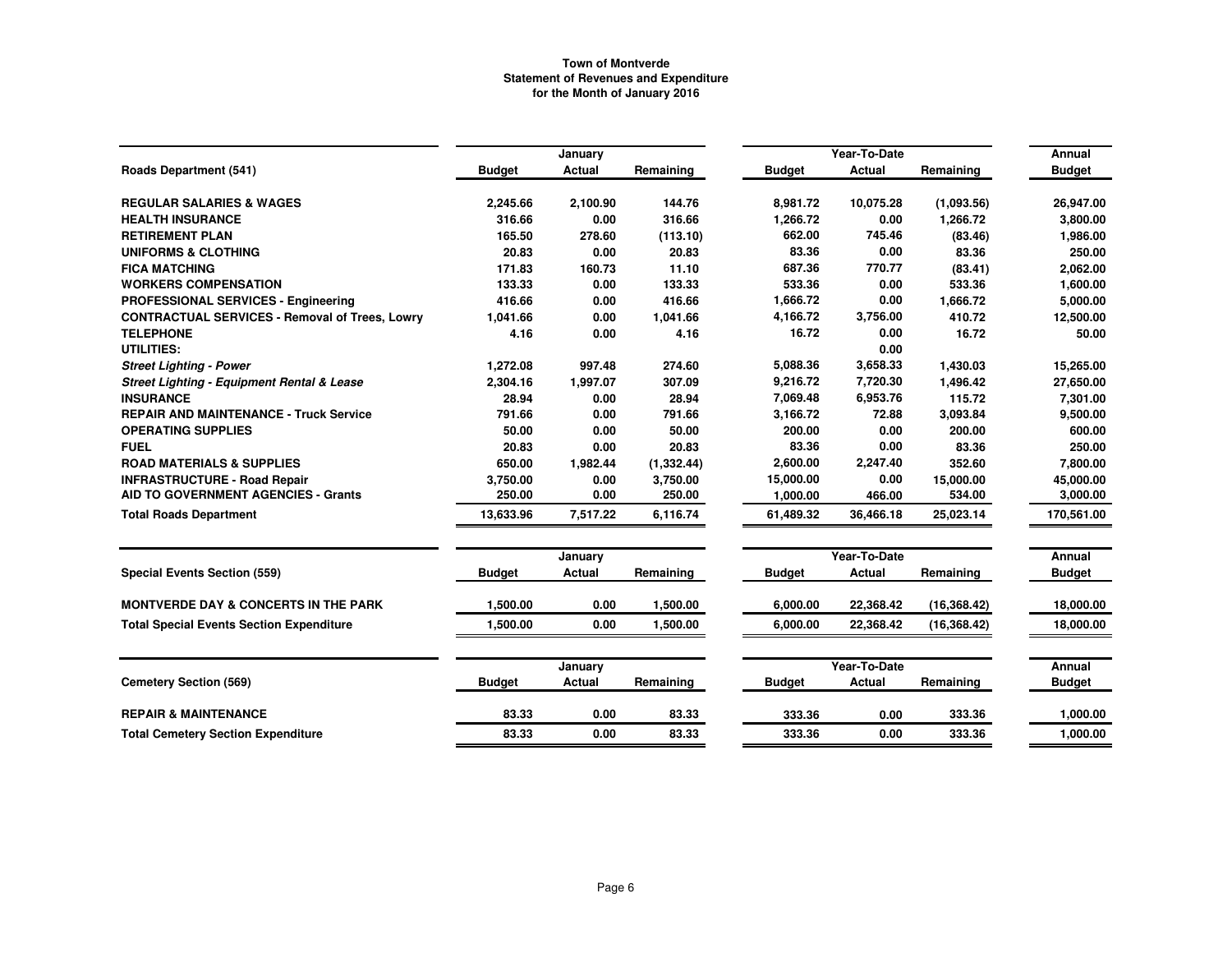|                                                   |               | January  |           |               | Year-To-Date |             | Annual        |
|---------------------------------------------------|---------------|----------|-----------|---------------|--------------|-------------|---------------|
| <b>Library Department (571)</b>                   | <b>Budget</b> | Actual   | Remaining | <b>Budget</b> | Actual       | Remaining   | <b>Budget</b> |
| <b>REGULAR SALARIES &amp; WAGES</b>               | 3,913.00      | 3,800.31 | 112.69    | 15,651.00     | 17,755.57    | (2, 104.57) | 46,955.00     |
| <b>HEALTH INSURANCE</b>                           | 1,085.50      | 1,095.74 | (10.24)   | 4,342.00      | 4,079.26     | 262.74      | 13,026.00     |
| <b>RETIREMENT PLAN</b>                            | 288.41        | 513.35   | (224.94)  | 1,153.72      | 1,282.81     | (129.09)    | 3,461.00      |
| <b>FICA MATCHING</b>                              | 299.33        | 289.60   | 9.73      | 1,197.36      | 1,349.93     | (152.57)    | 3,592.00      |
| <b>WORKERS COMPENSATION</b>                       | 16.66         | 0.00     | 16.66     | 66.72         | 0.00         | 66.72       | 200.00        |
| <b>CONTRACTUAL SERVICES:</b>                      |               |          |           |               |              |             |               |
| <b>Collection Service for Library Fines</b>       | 8.33          | 0.00     | 8.33      | 33.32         | 0.00         | 33.32       | 100.00        |
| <b>Special Program Speakers</b>                   | 66.67         | 0.00     | 66.67     | 266.68        | 0.00         | 266.68      | 800.00        |
| <b>Cleaning Services</b>                          | 125.00        | 0.00     | 125.00    | 500.00        | 375.00       | 125.00      | 1,500.00      |
| <b>TRAVEL</b>                                     | 16.66         | 0.00     | 16.66     | 66.72         | 0.00         | 66.72       | 200.00        |
| <b>TELEPHONE</b>                                  | 600.00        | 230.95   | 369.05    | 2,400.00      | 1,031.06     | 1,368.94    | 7,200.00      |
| <b>POSTAGE &amp; FREIGHT</b>                      | 16.66         | 0.00     | 16.66     | 66.72         | 0.00         | 66.72       | 200.00        |
| <b>UTILITIES</b>                                  | 358.33        | 287.66   | 70.67     | 1,433.36      | 1,335.57     | 97.79       | 4,300.00      |
| <b>INSURANCE</b>                                  | 19.26         | 0.00     | 19.26     | 4,712.92      | 4,635.84     | 77.08       | 4,867.00      |
| <b>REPAIR &amp; MAINTENANCE:</b>                  |               |          |           |               |              |             |               |
| <b>Pest Control</b>                               | 20.83         | 0.00     | 20.83     | 83.32         | 0.00         | 83.32       | 250.00        |
| <b>General Repairs and Maintenance</b>            | 166.67        | 0.00     | 166.67    | 666.68        | 1,104.10     | (437.42)    | 2,000.00      |
| <b>Alarm System Fees</b>                          | 30.42         | 0.00     | 30.42     | 121.68        | 0.00         | 121.68      | 365.00        |
| <b>Fire Extinguisher Inspection</b>               | 8.33          | 0.00     | 8.33      | 33.32         | 0.00         | 33.32       | 100.00        |
| PROMOTIONAL ACTIVITIES                            | 58.33         | 0.00     | 58.33     | 233.36        | 67.52        | 165.84      | 700.00        |
| OTHER CURRENT CHARGES AND OBLIGATIONS             | 66.66         | 24.93    | 41.73     | 266.72        | 408.00       | (141.28)    | 800.00        |
| <b>OFFICE SUPPLIES</b>                            | 83.33         | 8.37     | 74.96     | 333.36        | 562.31       | (228.95)    | 1,000.00      |
| <b>OPERATING SUPPLIES</b>                         | 33.33         | 26.85    | 6.48      | 133.36        | 101.66       | 31.70       | 400.00        |
| <b>SUBSCRIPTIONS, MEMBERSHIPS, &amp; TRAINING</b> | 20.83         | 0.00     | 20.83     | 83.36         | 0.00         | 83.36       | 250.00        |
| <b>MACHINERY AND EQUIPMENT</b>                    | 0.00          | 0.00     | 0.00      | 0.00          | 89.00        | (89.00)     | 0.00          |
| <b>LIBRARY BOOKS AND MATERIALS</b>                | 291.66        | 136.50   | 155.16    | 1,166.72      | 339.00       | 827.72      | 3,500.00      |
| <b>Total Library Department Expenditure</b>       | 7,594.20      | 6,414.26 | 1,179.94  | 35,012.40     | 34,516.63    | 495.77      | 95,766.00     |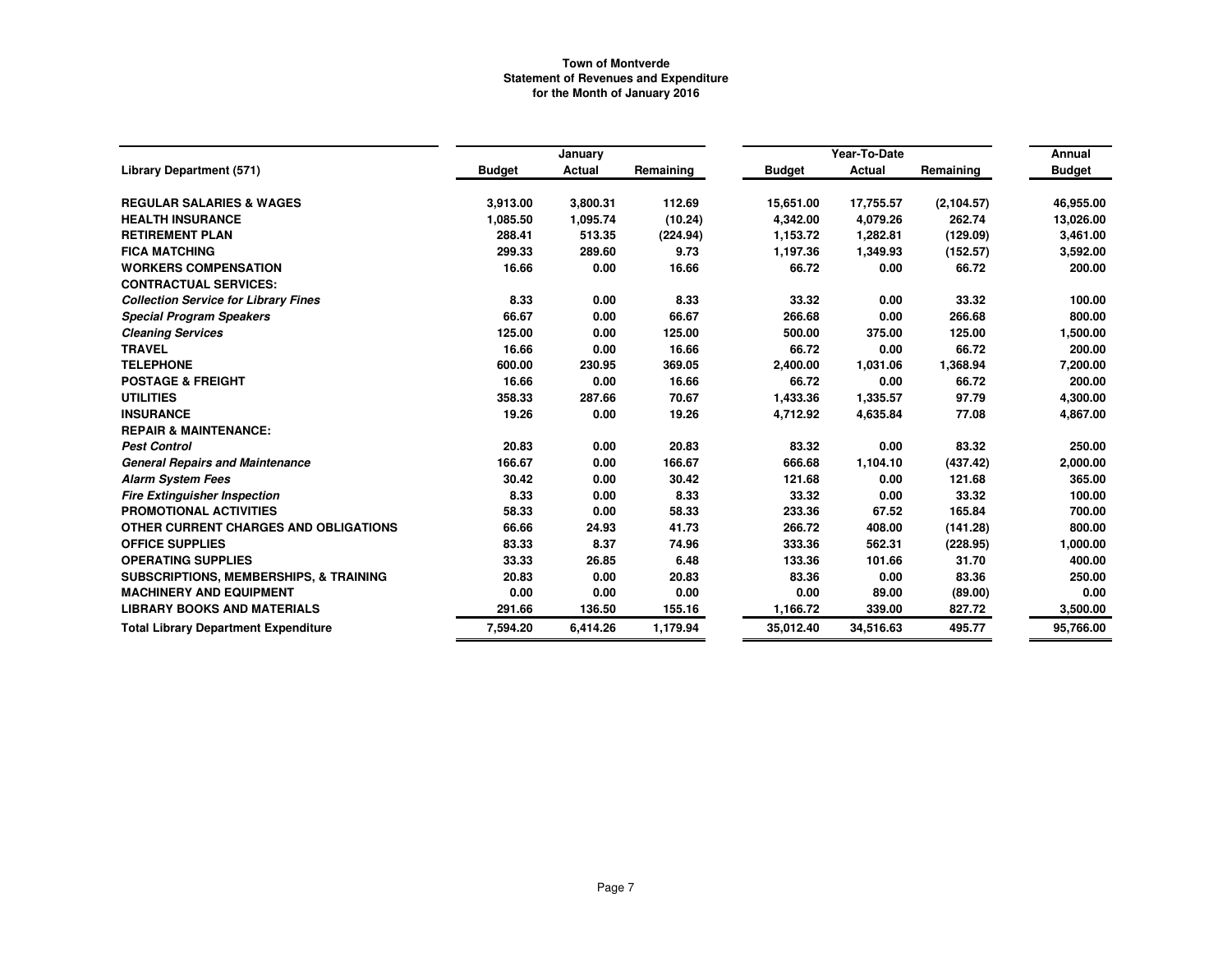|                                                |               |          |           |               | Year-To-Date |           |               |  |
|------------------------------------------------|---------------|----------|-----------|---------------|--------------|-----------|---------------|--|
|                                                |               | January  |           |               |              |           | Annual        |  |
| Parks Department (572)                         | <b>Budget</b> | Actual   | Remaining | <b>Budget</b> | Actual       | Remaining | <b>Budget</b> |  |
| <b>PROFESSIONAL SERVICES</b>                   | 416.66        | 0.00     | 416.66    | 1,666.72      | 0.00         | 1,666.72  | 5,000.00      |  |
| <b>CONTRACTUAL SERVICES:</b>                   |               |          |           |               |              |           |               |  |
| <b>Tree Removal in Parks</b>                   | 166.66        | 0.00     | 166.66    | 666.65        | 0.00         | 666.65    | 2,000.00      |  |
| Janitorial Services at the Community Building  | 183.33        | 240.00   | (56.67)   | 733.32        | 980.00       | (246.68)  | 2,200.00      |  |
| <b>TELEPHONE &amp; INTERNET</b>                | 122.92        | 142.91   | (19.99)   | 491.75        | 660.30       | (168.55)  | 1,475.00      |  |
| <b>UTILITIES - Electric &amp; Gas</b>          | 345.83        | 257.22   | 88.61     | 1,383.36      | 1,117.36     | 266.00    | 4,150.00      |  |
| <b>RENTALS &amp; LEASES</b>                    | 16.67         | 0.00     | 16.67     | 66.75         | 0.00         | 66.75     | 200.00        |  |
| <b>INSURANCE</b>                               | 12.87         | 0.00     | 12.87     | 3,142.04      | 3,090.56     | 51.48     | 3,245.00      |  |
| <b>REPAIR &amp; MAINTENANCE:</b>               |               |          |           |               |              |           |               |  |
| <b>Pest Control</b>                            | 50.00         | 50.00    | 0.00      | 200.00        | 530.76       | (330.76)  | 600.00        |  |
| <b>Clearing of Lakes</b>                       | 54.17         | 0.00     | 54.17     | 216.67        | 0.00         | 216.67    | 650.00        |  |
| <b>Tree Trimming</b>                           | 166.66        | 0.00     | 166.66    | 666.65        | 0.00         | 666.65    | 2,000.00      |  |
| <b>Fire Extinguisher Inspection</b>            | 16.66         | 0.00     | 16.66     | 66.65         | 0.00         | 66.65     | 200.00        |  |
| <b>Maintenance of Vehicles</b>                 | 133.33        |          | 133.33    | 533.32        | 878.94       | (345.62)  | 1,600.00      |  |
| <b>Repairs to Community Building</b>           | 150.00        | 0.00     | 150.00    | 600.00        | 0.00         | 600.00    | 1,800.00      |  |
| <b>Maintainance of Parks</b>                   | 125.00        | 300.73   | (175.73)  | 500.00        | 590.45       | (90.45)   | 1,500.00      |  |
| Mowing                                         | 416.66        | 0.00     | 416.66    | 1,666.65      | 49.64        | 1,617.01  | 5,000.00      |  |
| <b>OTHER CURRENT CHARGES &amp; OBLIGATIONS</b> | 4.17          | 0.00     | 4.17      | 16.75         | 0.00         | 16.75     | 50.00         |  |
| <b>OPERATING SUPPLIES</b>                      | 166.66        | 0.00     | 166.66    | 666.72        | 35.16        | 631.56    | 2,000.00      |  |
| <b>FUEL</b>                                    | 250.00        | 28.46    | 221.54    | 1,000.00      | 630.35       | 369.65    | 3,000.00      |  |
| <b>CAPITAL OUTLAY - Truskett Park</b>          | 833.33        | 0.00     | 833.33    | 3,333.36      | 0.00         | 3,333.36  | 10,000.00     |  |
| <b>Total Parks Department</b>                  | 3,631.58      | 1,019.32 | 2,612.26  | 17,617.36     | 8,563.52     | 9,053.84  | 46,670.00     |  |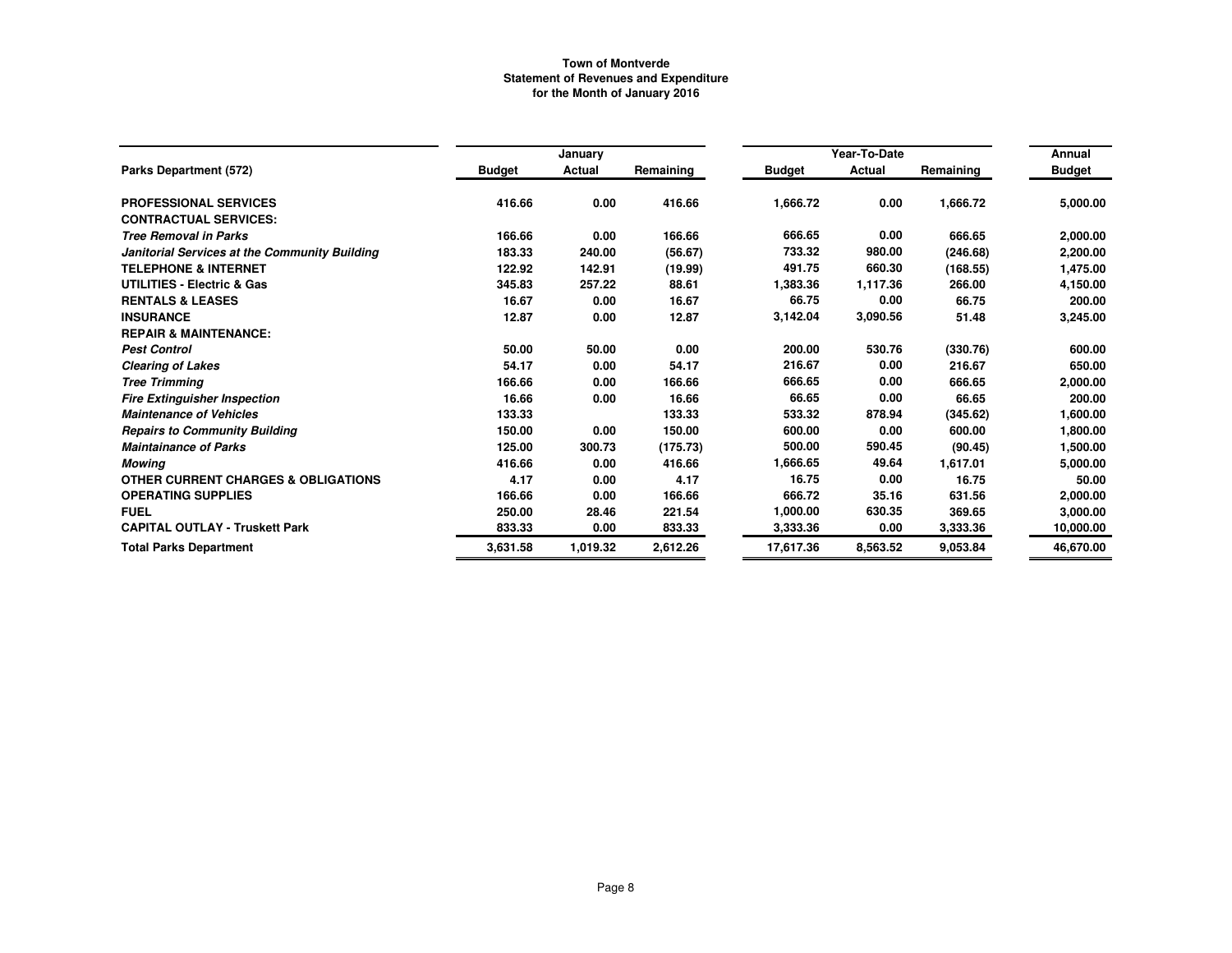# **WATER DEPARTMENT**

|                                      |               | January   |           |               | Year-To-Date |            |               |  |
|--------------------------------------|---------------|-----------|-----------|---------------|--------------|------------|---------------|--|
| <b>Water Fund Revenues</b>           | <b>Budget</b> | Actual    | Remaining | <b>Budget</b> | Actual       | Remaining  | <b>Budget</b> |  |
| <b>WATER SERVICE CHARGES</b>         | 23.583.33     | 24.501.42 | 918.09    | 94.333.36     | 92,845.31    | (1,488.05) | 283,000.00    |  |
| <b>CONNECTION/DISCONNECTION FEES</b> | 250.00        | 462.00    | 212.00    | 1,000.00      | 00.239.00    | 239.00     | 3,000.00      |  |
| <b>INTEREST EARNINGS</b>             | 116.66        | 125.07    | 8.41      | 466.72        | 458.99       | (7.73)     | 1,400.00      |  |
| <b>REVENUE OTHER SOURCES</b>         | 0.00          | 0.00      | 0.00      | 0.00          | 287.13       | 287.13     | 0.00          |  |
| <b>Total Water Fund Revenues</b>     | 23.949.99     | 25,088.49 | 1.138.50  | 95.800.08     | 94.830.43    | (969.65)   | 287,400.00    |  |

|                                               |               | January  |           |               | Year-To-Date |            | Annual        |
|-----------------------------------------------|---------------|----------|-----------|---------------|--------------|------------|---------------|
| <b>Water Fund Expenditure (533)</b>           | <b>Budget</b> | Actual   | Remaining | <b>Budget</b> | Actual       | Remaining  | <b>Budget</b> |
| <b>REGULAR SALARIES &amp; WAGES</b>           | 9,591.83      | 9,191.98 | 399.85    | 38,367.36     | 43,716.67    | (5,349.31) | 115,102.00    |
| <b>HEALTH INSURANCE</b>                       | 1,563.41      | 1,690.56 | (127.15)  | 6,253.72      | 6,591.39     | (337.67)   | 18,761.00     |
| <b>RETIREMENT PLAN</b>                        | 706.91        | 1,190.44 | (483.53)  | 2,827.72      | 2,951.10     | (123.38)   | 8,483.00      |
| UNIFORMS & CLOTHINGS                          | 41.66         | 0.00     | 41.66     | 166.72        | 0.00         | 166.72     | 500.00        |
| <b>FICA MATCHING</b>                          | 733.75        | 699.95   | 33.80     | 2,935.00      | 3,320.22     | (385.22)   | 8,805.00      |
| <b>WORKERS COMPENSATION</b>                   | 208.33        | 0.00     | 208.33    | 833.36        | 0.00         | 833.36     | 2,500.00      |
| <b>PROFESSIONAL SERVICES:</b>                 |               |          |           |               |              |            |               |
| <b>Engineering Services - As Necessary</b>    | 833.33        | 0.00     | 833.33    | 3,333.36      | 0.00         | 3,333.36   | 10,000.00     |
| <b>Bank Fees</b>                              | 41.67         | 449.23   | (407.56)  | 166.71        | 1,254.61     | (1,087.90) | 500.00        |
| <b>Annual Consumer Confidence Report</b>      | 16.66         | 0.00     | 16.66     | 66.65         | 0.00         | 66.65      | 200.00        |
| <b>ACCOUNTING &amp; AUDITING</b>              | 791.66        | 0.00     | 791.66    | 3,166.72      | 0.00         | 3,166.72   | 9,500.00      |
| <b>CONTRACTUAL SERVICES:</b>                  |               |          |           |               |              |            |               |
| <b>Well/Water Testing - Plant Technicians</b> | 741.67        | 850.00   | (108.33)  | 2,966.75      | 2,800.00     | 166.75     | 8,900.00      |
| <b>Digging for Water Lines</b>                | 16.66         | 0.00     | 16.66     | 66.65         | 0.00         | 66.65      | 200.00        |
| <b>Software Payments</b>                      | 33.33         | 42.47    | (9.14)    | 133.32        | 177.19       | (43.87)    | 400.00        |
| <b>TRAVEL</b>                                 | 200.00        | 0.00     | 200.00    | 800.00        | 0.00         | 800.00     | 2,400.00      |
| <b>TELEPHONE</b>                              | 250.00        | 219.70   | 30.30     | 1,000.00      | 1,083.68     | (83.68)    | 3,000.00      |
| <b>POSTAGE &amp; FREIGHT</b>                  | 300.00        | 0.00     | 300.00    | 1,200.00      | 621.50       | 578.50     | 3,600.00      |
| <b>UTILITIES</b>                              | 1,365.00      | 995.72   | 369.28    | 5,460.00      | 4,549.73     | 910.27     | 16,380.00     |
| <b>RENTALS &amp; LEASES - Copier Machine</b>  | 175.00        | 158.78   | 16.22     | 700.00        | 635.12       | 64.88      | 2,100.00      |
| <b>INSURANCE</b>                              | 40.17         | 0.00     | 40.17     | 9,818.64      | 9,658.00     | 160.64     | 10,140.00     |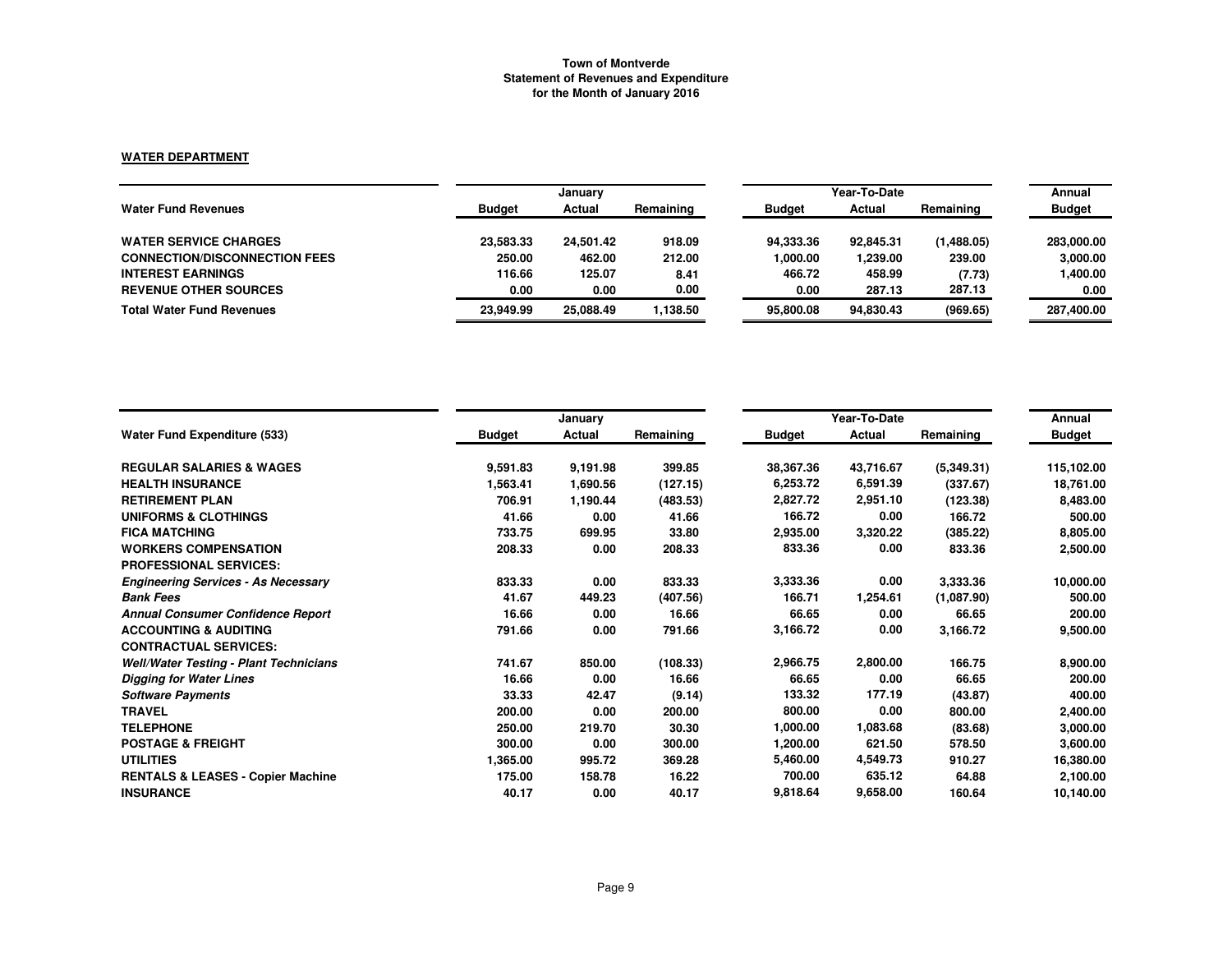| 14.58     | 0.00      | 14.58      | 58.32      | 0.00      | 58.32      | 175.00     |
|-----------|-----------|------------|------------|-----------|------------|------------|
| 353.17    | 140.85    | 212.32     | 1,412.75   | 933.91    | 478.84     | 4,238.00   |
| 275.00    | 2,022.50  | (1,747.50) | 1,100.00   | 3,095.50  | (1,995.50) | 3,300.00   |
| 950.00    | 0.00      | 950.00     | 3,800.00   | 2,513.18  | 1,286.82   | 11,400.00  |
| 166.66    | 0.00      | 166.66     | 666.65     | 0.00      | 666.65     | 2,000.00   |
| 125.00    | 0.00      | 125.00     | 500.00     | 987.82    | (487.82)   | 1,500.00   |
| 87.50     | 0.00      | 87.50      | 350.00     | 87.50     | 262.50     | 1,050.00   |
| 6.25      | 0.00      | 6.25       | 25.00      | 0.00      | 25.00      | 75.00      |
| 100.00    | 520.00    | (420.00)   | 400.00     | 520.00    | (120.00)   | 1,200.00   |
| 125.00    | 199.50    | (74.50)    | 500.00     | 199.50    | 300.50     | 1,500.00   |
| 141.66    | 0.00      | 141.66     | 566.72     | 521.92    | 44.80      | 1,700.00   |
| 0.00      | 0.00      | 0.00       | 0.00       | 56.84     | (56.84)    | 0.00       |
| 183.33    | 0.00      | 183.33     | 733.36     | 0.00      | 733.36     | 2,200.00   |
| 25.00     | 0.00      | 25.00      | 100.00     | 0.00      | 100.00     | 300.00     |
| 475.00    | 0.00      | 475.00     | 1,900.00   | 0.00      | 1,900.00   | 5,700.00   |
| 175.00    | 36.56     | 138.44     | 700.00     | 133.03    | 566.97     | 2,100.00   |
| 675.00    | 99.23     | 575.77     | 2,700.00   | 1,368.54  | 1,331.46   | 8,100.00   |
| 208.33    | 79.08     | 129.25     | 833.36     | 506.21    | 327.15     | 2,500.00   |
| 193.33    | 274.00    | (80.67)    | 773.36     | 274.00    | 499.36     | 2,320.00   |
|           | 0.00      |            |            | 200.00    |            |            |
| 3,333.33  | 0.00      | 3.333.33   | 13,333.32  | 0.00      | 13,333.32  | 40,000.00  |
| 416.67    | 0.00      | 416.67     | 1,666.68   | 0.00      | 1,666.68   | 5,000.00   |
| 710.00    | 0.00      | 710.00     | 2,840.00   | 0.00      | 2,840.00   | 8,520.00   |
| 1,666.66  | 0.00      | 1,666.66   | 6,666.72   | 0.00      | 6,666.72   | 20,000.00  |
| 28,057.51 | 18,860.55 | 9.196.96   | 121,888.92 | 88,757.16 | 33,331.76  | 346,349.00 |
|           |           |            | 335,970.00 | 0.00      | 335,970.00 | 335,970.00 |
|           |           |            |            |           |            |            |